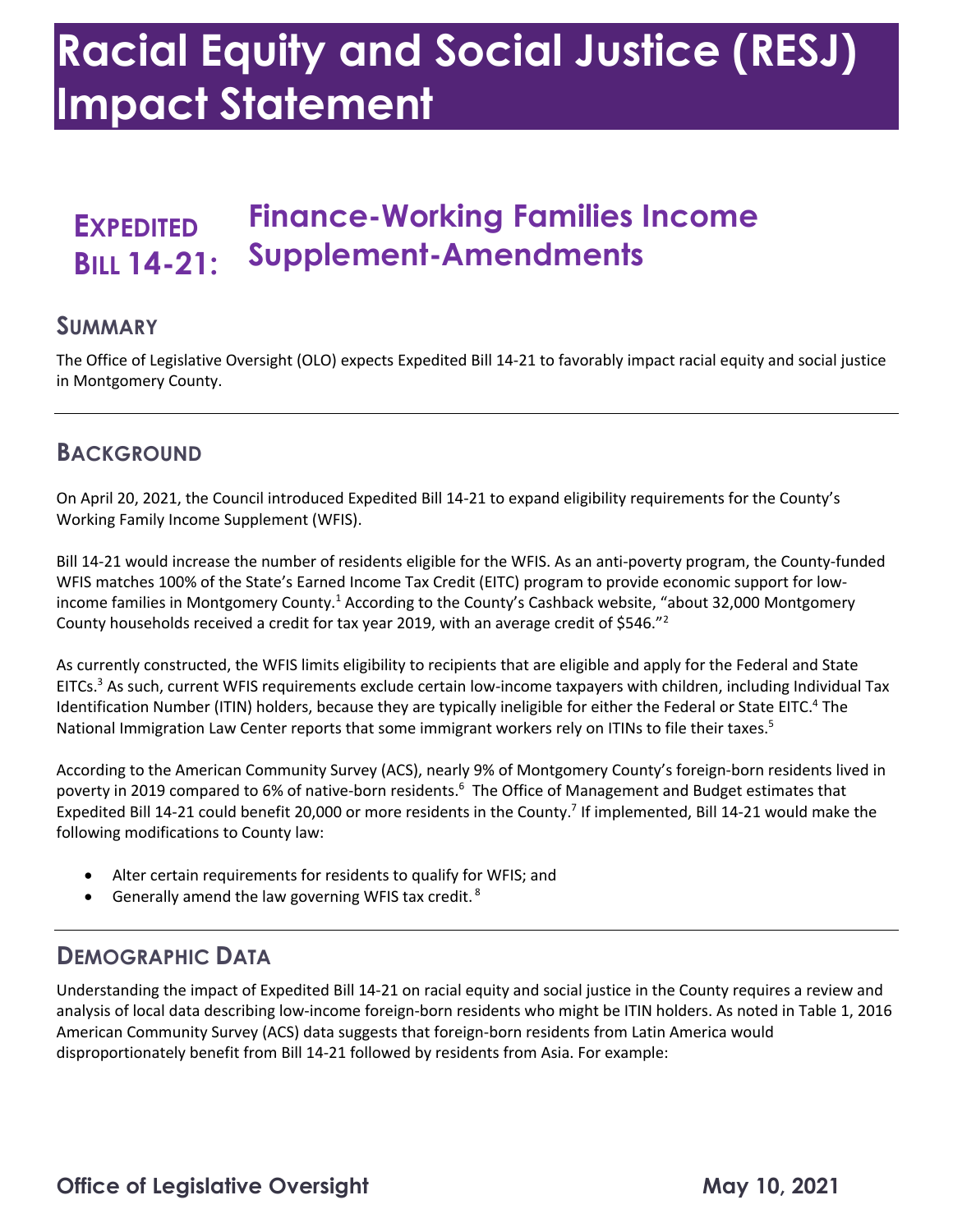# **RESJ Impact Statement**

- • Residents born in Latin America represented 37% of the County's foreign-born population and 44% of the foreign-born residents who lived in poverty<sup>1</sup>;
- • Residents born Asia also represented 37% of the County's foreign-born population but accounted for 28% of the foreign-born residents who lived in poverty. 9

| <b>Place of Birth</b>     | Number of<br><b>Foreign-Born</b> | <b>Distribution of</b><br><b>Foreign-Born</b> | <b>Number in</b><br><b>Poverty</b> | <b>Distribution of</b><br>Foreign-Born in<br><b>Poverty</b> |
|---------------------------|----------------------------------|-----------------------------------------------|------------------------------------|-------------------------------------------------------------|
| Latin America             | 123,164                          | 37%                                           | 13,548                             | 44%                                                         |
| Asia                      | 122,601                          | 37%                                           | 8,582                              | 28%                                                         |
| Africa                    | 53,433                           | 16%                                           | $\ast$                             | $\ast$                                                      |
| Europe                    | 31,249                           | 9%                                            | 2.187                              | 7%                                                          |
| North America             | 3,291                            | Less than 1%                                  | $\ast$                             | $\ast$                                                      |
| Oceania $2$               | 959                              | Less than 1%                                  | $\ast$                             | $\ast$                                                      |
| <b>Total Foreign-Born</b> | 334,697                          | 100%                                          | 30,122                             | 100%                                                        |

 **Table 1: Places of Birth and Poverty of Foreign-Born Residents in Montgomery County** 

Source: American Community Survey 5-Year Estimates 2012-2016 \*Poverty data are not available for all regions

Further, data compiled in OLO Report 2018-13, *The Two-Generation Approach to Poverty in Immigrant Communities*,<sup>10</sup> suggests that many low-income children in the County would benefit from Bill 14-21. The vast majority of low-income children have at least one foreign-born parent that, unlike a U.S. born parent, might rely on ITINs. More specifically, in 2016:

- • 74% of children in families earning up to 200% of the federal poverty level had one foreign-born parent and 70% had two foreign-born parents;
- • 79% of children in families earning between 100% and 199% of the federal poverty level had one foreign-born parent and 76% had two foreign-born parents; and
- • 64% of children in families earning less than 100% of the federal poverty level had one foreign-born parent and 60% had two foreign-born [parents.](https://parents.11) 11

 $1$  The U.S. Census Bureau defines poverty, using thresholds that establish an average minimal-dollar value equal to an accepted standard of living. People whose income falls below the appropriate threshold value are defined as "living in poverty". standard of living. People whose income falls below the appropriate threshold value are defined as "living in poverty".<br><sup>2</sup> According to National Geographic, Oceania is dominated by Australia. The other two major landmasse the microcontinent of Zealandia, which includes the country of New Zealand, and the eastern half of the island of New Guinea, made up of the nation of Papua New Guinea. Oceania also includes three island regions: Melanesia, Micronesia, and Polynesia (including the U.S. state of Hawaii).

#### **Office of Legislative Oversight**  $\qquad 2$  2 **May 10, 2021**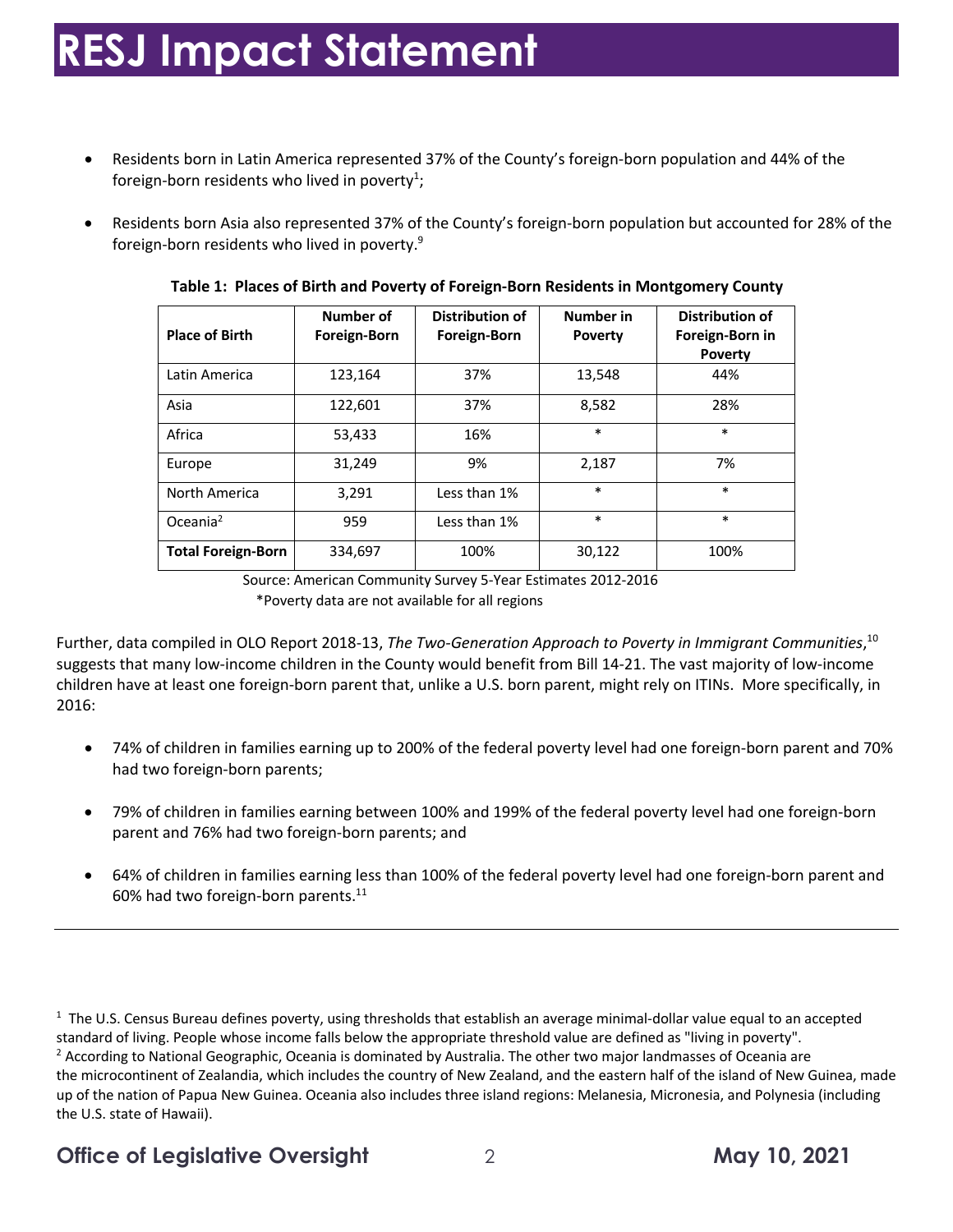# **RESJ Impact Statement**

## **ANTICIPATED RESJ IMPACTS**

 OLO anticipates that Bill 14-21 will extend WFIS benefits primarily to immigrant families, because children from foreign- born parent(s) account for the vast majority of children impacted by poverty in Montgomery County. Combined, Latinx and Asian residents account for 81% of all foreign-born residents that experience poverty in Montgomery County. OLO anticipates that current low-income ITIN holders with children are also disproportionately Latinx and Asian. As such, OLO anticipates that Expedited Bill 14-21 will favorably impact racial equity and social justice in the County by increasing incomes among low-income Latinx and Asian households with children.

### **METHODOLOGIES, ASSUMPTIONS, AND UNCERTAINTIES**

 This RESJ impact statement and OLO's analysis rely on several information sources, including Census data and OLO reports to understand trends and disparities in poverty by race and ethnicity locally. These include:

- American Community Survey
- Racial Equity Profile Montgomery County, OLO Report 2019-7<sup>12</sup>
- The Two-Generation Approach to Poverty in Immigrant Communities, OLO Report 2018-13
- Unpublished data provided by OMB.

OLO also visited the websites of the National Immigration Law Center<sup>13</sup> and the American Immigration Council<sup>14</sup> for information.

### **RECOMMENDED AMENDMENTS**

 The County's Racial Equity and Social Justice Act requires OLO to consider whether recommended amendments to bills aimed at narrowing racial and social inequities are warranted in developing RESJ impact statements.<sup>15</sup> OLO has determined that the key provisions included in Expedited Bill 14-21 adequately address RESJ in the County. Consequently, this RESJ impact statement does not offer recommendations.

# **CAVEATS**

 Two caveats to this racial equity and social justice impact statement should be noted. First, predicting the impact of and other factors. Second, this RESJ statement is intended to inform the legislative process rather than determine whether the Council should enact legislation. Thus, any conclusion made in this statement does not represent OLO's endorsement of, or objection to, the bill under consideration. legislation on racial equity and social justice is a challenging, analytical endeavor due to data limitations, uncertainty,

### **CONTRIBUTIONS**

 Dr. Theo Holt, RESJ Performance Management and Data Analyst for OLO, drafted this RESJ statement with assistance from Dr. Elaine Bonner-Tompkins, Senior Legislative Analyst, OLO.

<sup>&</sup>lt;sup>1</sup> Montgomery County Cashback Website<https://www.montgomerycountymd.gov/Cashback/Resources/Files/WFIS-fact-sheet.pdf>  $2$  Ibid